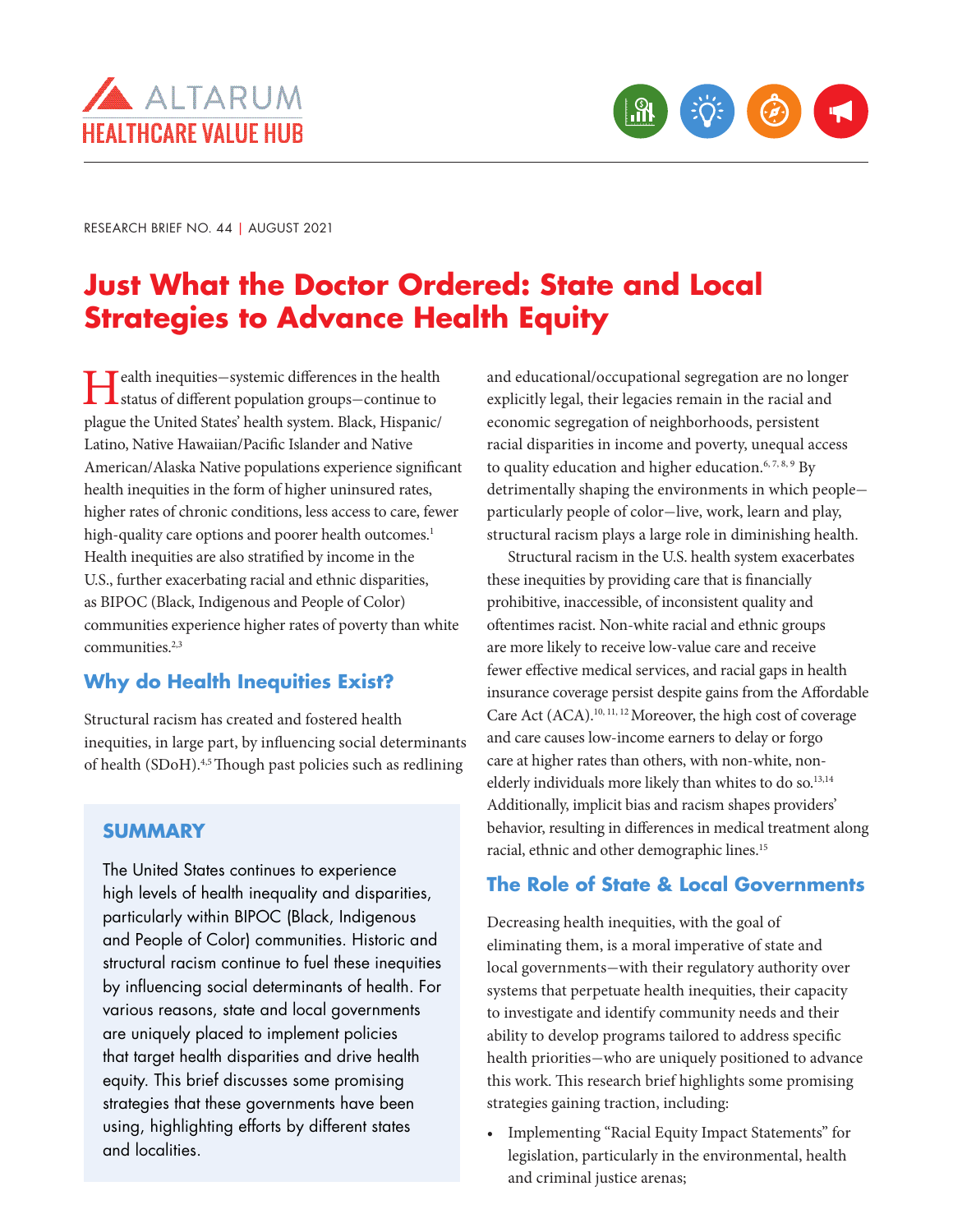- Requiring "Health Impact Assessments" attached to legislation to include equity considerations;
- Declaring racism a public health crisis and implementing steps to address it;
- Adopting a "Health in All Policies" approach to government decision making;
- Establishing "Health Equity Zones" to better address SDoH;
- Employing Medicaid 1115 and/or 1915 waivers to better address SDoH; and
- Implementing participatory budgeting for initiatives that focus on health and SDoH.

An extensive list of other ways that state and local governments can advance health equity is provided in the Healthcare Value Hub's Health Equity Policy Checklists, available at https://www.healthcarevaluehub.org/advocateresources/health-equity-checklists.

#### **Racial Equity Impact Statements**

Racial Equity Impact Statements can be incorporated into the state and/or local legislative process to systematically examine "how different racial and ethnic groups will likely be affected by a proposed action or decision."<sup>16</sup> These assessments are used to evaluate and avoid unintended, inequitable consequences of proposed policies, practices, programs, plans and budgetary decisions.17 Racial Equity Impact Statements have traditionally been used at the state level to assess the equity implications of legislation concerning criminal justice reform. For example, Connecticut's 2018 law allows members of the state's General Assembly to request racial and ethnic impact statements for bills and amendments that could increase or decrease the pre-trial or sentenced population of the state's correctional facilities.<sup>18</sup>

Evidence of persistent and immense health inequities indicates that these statements should also be used to assess the impact of related proposals on historically under-resourced and marginalized populations. The Montgomery County Council in Maryland pioneered this approach when it passed a bill in 2019 requiring an equity impact statement detailing a proposal's impact on equity

across different demographic groups to be produced for all new bills and budget measures.<sup>19</sup> The City of Long Beach, California has also announced a goal of including equity impact assessments in all city staff reports prior to making policy changes. The assessments must describe the racial and economic impacts of the proposed policy change on various groups, identify how members of those groups have been engaged and include disaggregated data or information to help staff identify which groups will be most affected.20

Requiring Racial Equity Impact Statements for a broader swatch of legislation, beyond criminal justice reform, would allow state and local policymakers to better understand whether proposals will have a disparate impact on residents' health and well-being. Though examples of this strategy currently exist only at the local level, there is momentum for implementation at the state level. In New Mexico, legislation was introduced in 2021 that would require the state's Cultural Affairs Department to provide social, racial and cultural impact statements to the legislature for all pending legislation.<sup>21,22</sup>

## **Equity-Focused Health Impact Assessments**

Health Impact Assessments (HIAs) are a mechanism for policymakers to analyze proposed policies, plans or programs before implementation to determine future health implications.<sup>23</sup> HIAs can also help policymakers better understand the disparate health impacts that a policy, plan or program may have on different racial and/ or ethnic groups within a community. Equity-focused HIAs that consider existing inequities and community histories are valuable because they help avoid exacerbating existing disparities and perpetuating harm. By focusing on equity within HIAs, states can better serve historically marginalized communities, whose specific experiences and needs have for too long been overlooked and, therefore, warrant particular consideration.

While equity-focused HIAs and racial equity impact statements may appear similar in concept, they are different in their application. For example, HIAs can be used to bridge policy areas by incorporating health considerations into decision making within sectors traditionally viewed as unrelated to health, such as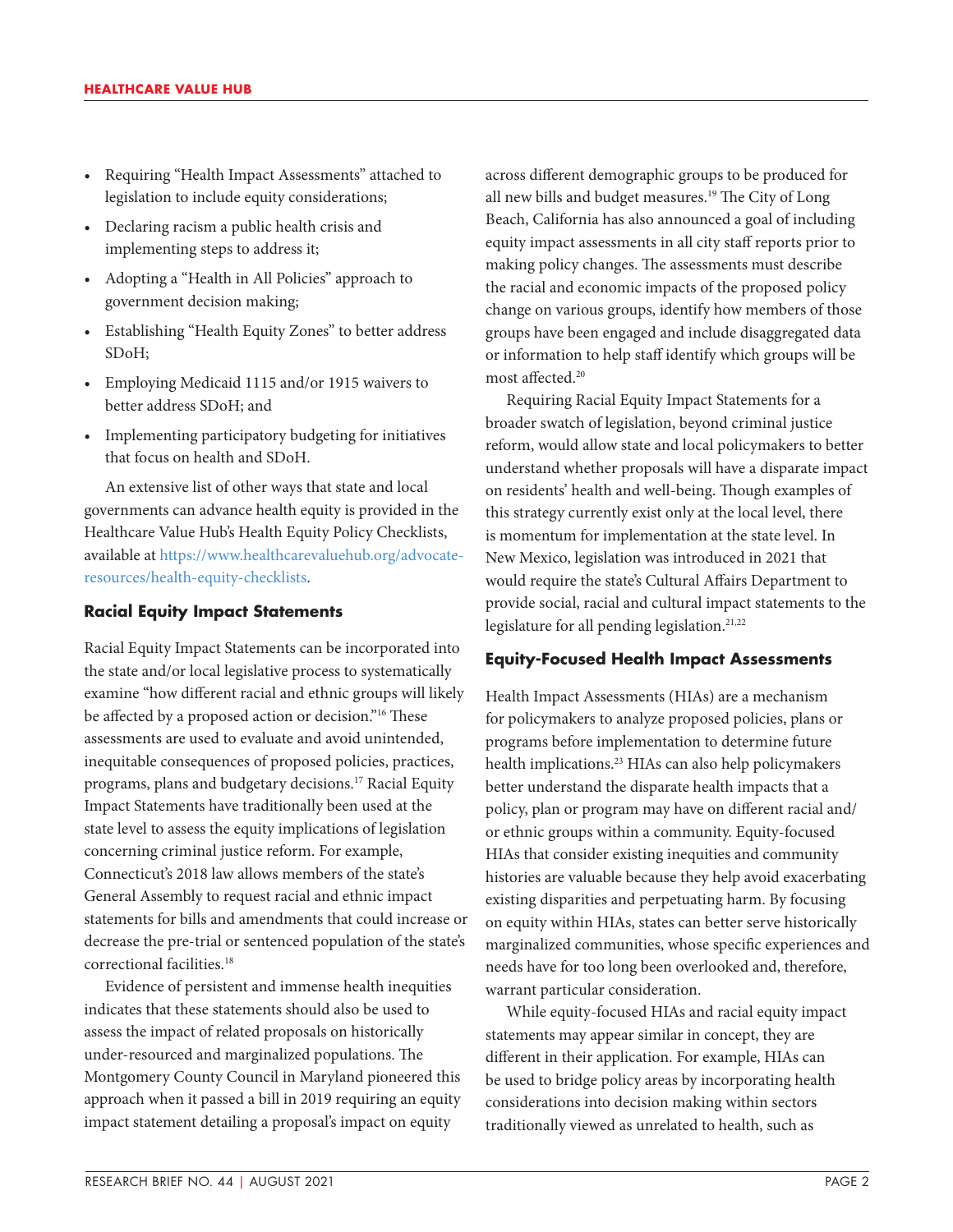transportation and housing, as a means to address social determinants of health. Equity-focused HIAs go a step further, in recognition that some members of a community may be disproportionately harmed by policy or action.

#### **Strategy in Action**

In 2014, the City Council in Denver, Colorado decided to prioritize HIAs in forthcoming budgets for all new neighborhood plans.<sup>24, 25</sup> Many of these HIAs provided neighborhood-level data on health disparities and considered the impacts of proposed projects on health equity.

The Harris County Built Environment Unit in Harris County, Texas regularly conducts HIAs to evaluate how changes in city ordinances and community design could unequally impact the health of different community groups.26

#### **Declaring Racism a Public Health Crisis**

The historic oppression of Black, Indigenous, Hispanic, Latino, Asian, Pacific Islander and other non-white groups profoundly affects the health of individuals in these communities. Racist policies have impacted, and continue to impact, SDoH such as housing, food security, economic security, the environment and more. In addition, exposure to persistent racial discrimination has been shown to negatively impact health outcomes.<sup>27</sup>

Recent events—such as the Black Lives Matter movement in response to police brutality against Black individuals and the disparate influence of COVID-19 on BIPOC communities—have highlighted the devastating effects of both overt and covert racism on the health of BIPOC individuals. In response, a growing number of local and state governments have issued statements declaring racism a public health crisis, with pledges to fight racism's impacts on the health of underserved communities by improving health equity and reducing health disparities through concrete plans of action.

Declarations of racism as a public health crisis are only as meaningful as subsequent steps to undo existing racist policies and prevent their passage in the future.

Currently, local and state governments' plans of action vary significantly, warranting future evaluation to determine evidence-based practices. For example, Cook County, Illinois' Board of Commissioners convened a Racial Equity Leadership Council to advance equity work within the administration after declaring racism a public health crisis.28 DeKalb County, Georgia issued a similar declaration, with a renewed commitment to focus on racial equity in policymaking. Specific goals, objectives and an equity study are forthcoming.29 At the state level, the governors of Michigan and Nevada have issued executive directives/proclamations declaring racism a public health crisis and requiring immediate action.<sup>30</sup> Michigan's governor issued an executive directive creating the Black Leadership Advisory Council to advise the governor and develop, review and recommend policies and actions to dismantle and prevent discrimination and racial inequity within the state.<sup>31</sup> The Nevada governor's proclamation mirrored the state legislature's resolution, which requests that federal funding be distributed equitably in direct proportion to disadvantages by individual racial category. It also requests that the legislature incorporate systemic racism and the structures of racial discrimination into the business of the next regular session.<sup>32</sup>



*Source: The American Public Health Association maintains a list of entities across the country that have declared racism a public health crisis. Racism is a Public Health Crisis, American Public Health Association (Accessed Aug. 18, 2021).* [https://www.apha.org/topics-and-issues/health-equity/racism](https://www.apha.org/topics-and-issues/health-equity/racism-and-health/racism-declarations)[and-health/racism-declarations](https://www.apha.org/topics-and-issues/health-equity/racism-and-health/racism-declarations)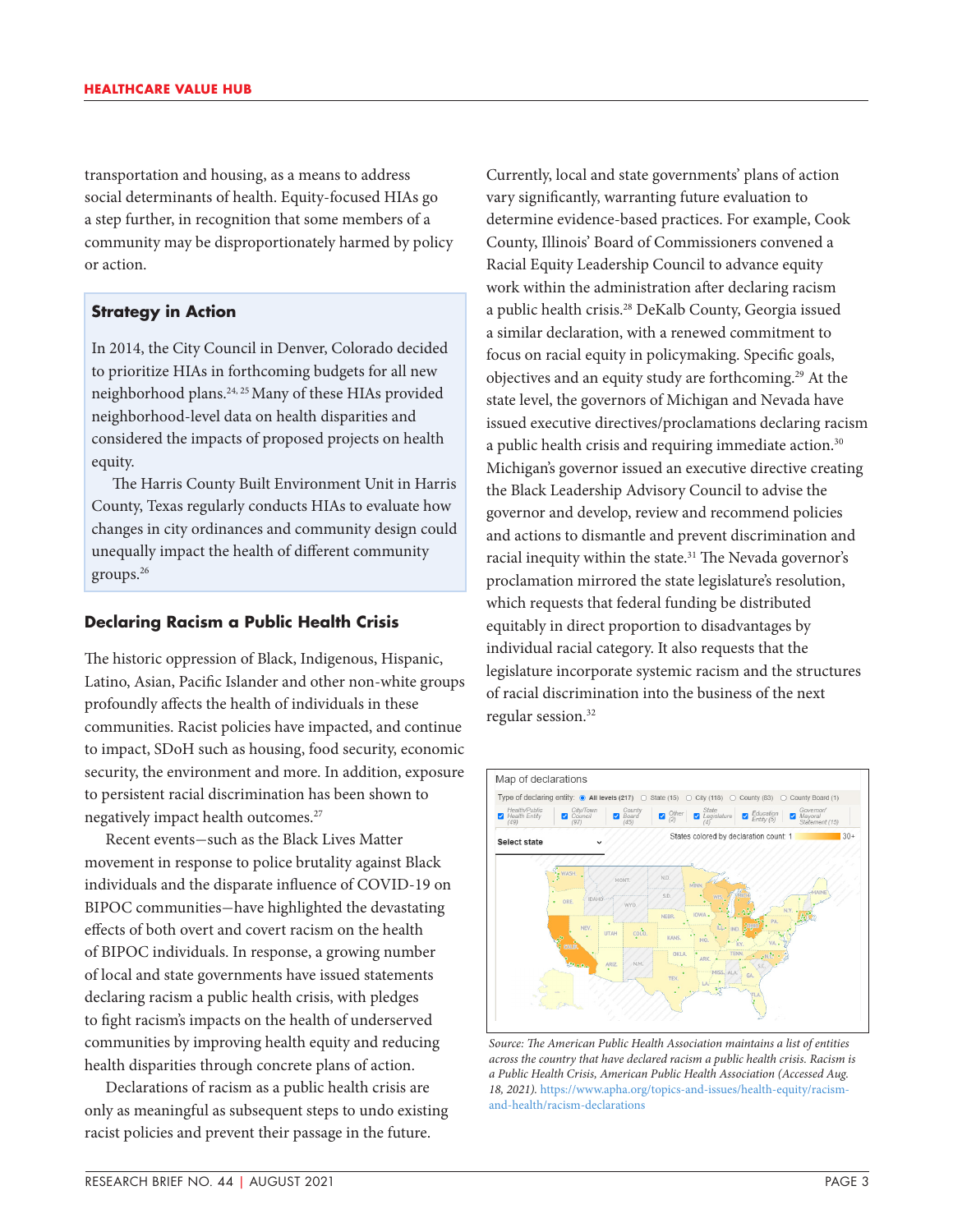## **Health in All Policies**

The American Public Health Association defines Health in All Policies as "a collaborative approach to improving the health of all people by incorporating health considerations into decision-making across sectors and policy areas."33 The goal is to encourage policymakers and other decisionmakers to think about the health, equity and sustainability impacts of different policy options across a variety of sectors. Health in All Policies strategies can take two forms: the first resembling cross-sector collaboration on a project, policy, program or response, and the second being a comprehensive approach to changing government structures and processes to routinely consider health.<sup>34</sup> As such, Heath in All Policies initiatives can take many forms, and can be adopted both within and across agencies at the local or state level.

Health in All Policies initiatives have been gaining steam over the past few years. In 2012, the Boston Public Health Commission convened a Health in All Policies Task Force, which sought to incorporate health considerations into decision-making across all of the agencies and organizations that influence community design (for example, transportation and development), and engage residents in the process.<sup>35</sup> A year before, Baltimore City's Health Department created the Cross-Agency Health Taskforce to encourage agencies to promote health through a variety of policies, program designs, standard operating procedures and internal practices.36 In 2014, Ingaham County, Michigan's Board of Health passed a resolution encouraging the Board of Commissioners to incorporate a Health in All Policies approach into their decision-making process.<sup>37,38</sup>

State-level examples include California's Health in All Policies Task Force—established through executive order in 2010—that brought together representatives from major state agencies to identify priorities for improving the health of Californians and produce a report outlining program and policy recommendations.<sup>39</sup> The task force is located within the Strategic Growth Council and has facilitated several cross-agency, statewide initiatives focused on healthy food, transportation and creating violence-free and resilient communities, among other topics.40

#### **Health Equity Zones**

Rhode Island's innovative Health Equity Zone (HEZ) initiative uses a community-led process to conduct needs assessments and implement data-driven action plans to address social, economic and environmental factors impacting health in high-need communities.<sup>41</sup> Nine HEZ collaboratives located throughout the state each bring together a diverse group of community stakeholders to identify the health-related needs of their communities and develop and promote programs, services and initiatives to address those needs.42 Bristol's HEZ, for example, created programs focused on food and nutrition; physical activity; substance abuse awareness and prevention; and personal health and wellness in response to community need.43 Additionally, the HEZ facilitated the passage and implementation of a town-wide ordinance banning cigarettes and vaping in all town parks, ensuring access to smoke-free public spaces. Bristol's HEZ also runs a dropin recovery center, offering trainings, support groups and social events for those struggling with substance use or recovery.

Maryland implemented a similar Health Enterprise Zone initiative through the Maryland Health Improvement and Disparities Reduction Act of 2012, which successfully operated through 2016. The initiative was associated with a significant reduction in inpatient hospital stays and a net savings of \$93.4 million for Maryland's healthcare system.<sup>44</sup> While an increase in emergency department visits was also observed, researchers posit that this resulted from: (1) patients who had previously not sought healthcare beginning to do so due to the awareness the HEZ raised in the community and (2) patients who normally would have been admitted to the hospital through the emergency department (thereby being given inpatient status) being sent home due to newly available follow-up resources in the community. Both residents and providers reported positive experiences—including improved health outcomes associated with diabetes, cardiovascular-related illness and other chronic conditions—resulting from a variety of community-based solutions. Despite the program's success, funding was not renewed after 2016.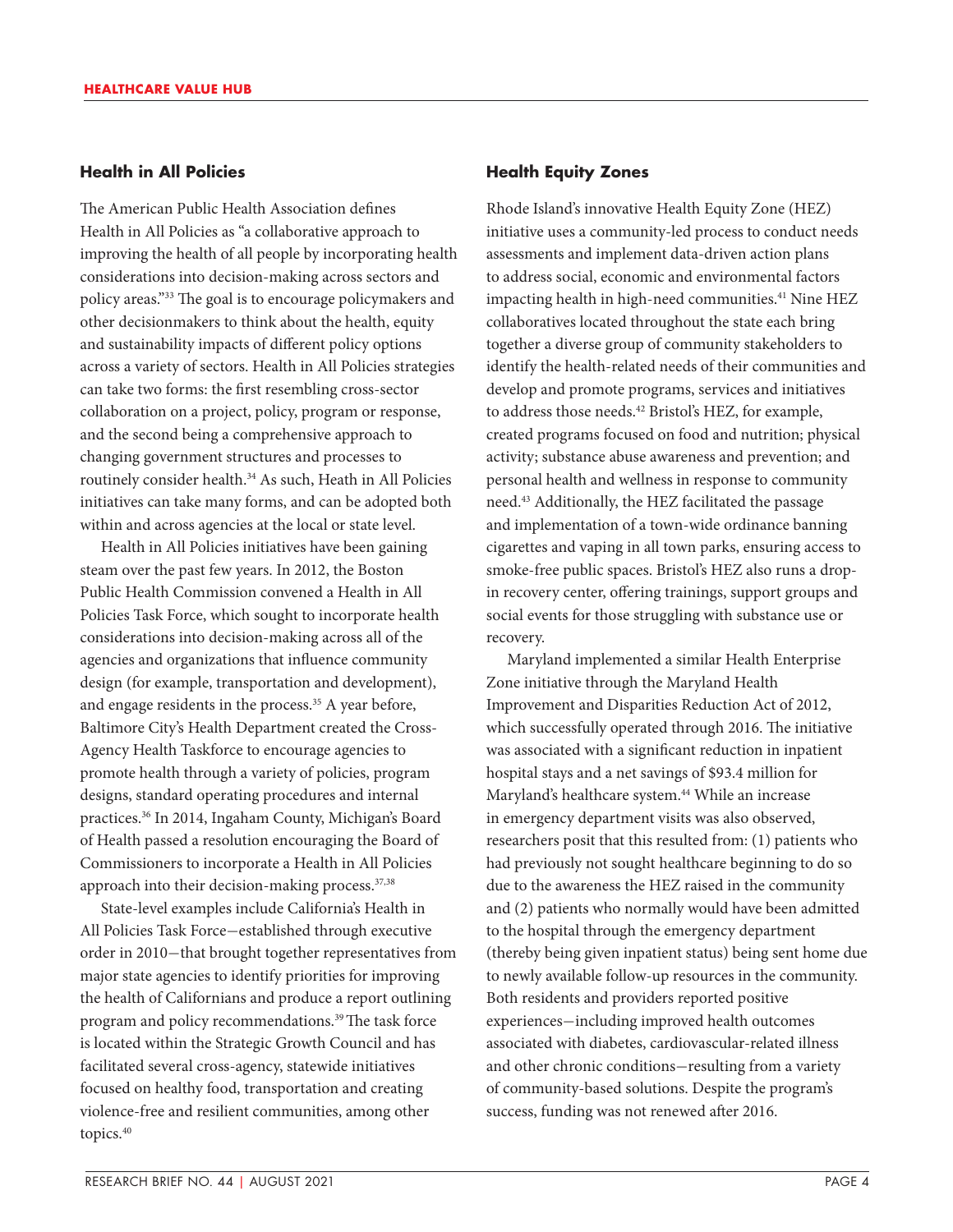In 2021, Maryland passed the Health Equity Resource Act to create and fund Health Equity Resource Communities to reduce racial disparities in health outcomes by improving access to care, building upon the previous success of the Health Enterprise Zone initiative.45,46 The Act also establishes the Pathways to Health Equity program, which will provide a foundation and guidance for a permanent Health Equity Resource Community program and provide grants to: reduce health disparities; improve health outcomes and access to primary care; promote preventive services; and reduce healthcare costs and hospital admissions/readmissions.<sup>47</sup> States looking to follow Rhode Island and Maryland's example should first investigate specific health disparities that exist among different communities, as well as community capacity and assets.

## **Address Social Determinants of Health with Medicaid 1115 and/or 1915 Waivers**

Medicaid demonstration waivers provide an excellent opportunity for states to promote health equity by addressing social determinants of health (SDoH). Section 1115 Medicaid demonstration waivers grant states the flexibility to test new healthcare delivery approaches under section 1115 research and demonstration authority, the Secretary of the U.S. Department of Health and Human Services may waive certain provisions of Medicaid and Children's Health Insurance Program statutes related to state program design.<sup>48</sup> While some states use section 1115 waivers to fund the provision of health-related social services (like non-emergency medical transportation) to individuals with Medicaid coverage, other states use 1115 waivers to implement payment and delivery reforms that seek to incentivize plans and providers to address SDoH. Section 1915 waivers targeting people who need long-term services and supports can also be used to address SDoH, particularly 1915(c) waivers authorizing states to provide home and community-based services as an alternative to institutional care in nursing homes, hospitals and intermediate care facilities for individuals with intellectual disabilities.<sup>49</sup>

While Medicaid waivers like those highlighted in the box to the right can be used to promote health equity and

## **Strategy in Action**

Prior to the program ending in 2020, New York used the Delivery System Reform Incentive Payment (DSRIP)<sup>50</sup> program authorized under Section 1115 authority to integrate clinical providers with behavioral health, community and social support organizations across the state. DSRIP funding for the 25 regional Performing Provider Systems (PPS) allowed coordinating organizations to receive payment for services that otherwise would not have garnered Medicaid funding, allowing community-based organizations like food banks, homeless shelters and community health centers to work in concert with providers to help address patients' needs.<sup>51,52</sup>

North Carolina's Section 1115 waiver funds Healthy Opportunities Pilots, covering evidence-based nonmedical services addressing specific health-related social needs, like housing, transportation, food insecurity, interpersonal violence and toxic stress.<sup>53</sup>

Wisconsin implemented a 1915(c) Self-Directed Support Waiver to provide housing counseling, housing start-up and utility costs, including relocation, to people with developmental or intellectual disabilities, older adults and disabled individuals.<sup>54</sup>

address SDoH, they have also been used to implement Medicaid work requirements, which undermine health equity goals. A study of Arkansas' Medicaid work requirements revealed that 50 percent of state residents aged 30-49 who had lost Medicaid coverage in the prior year due to work requirements reported serious problems paying off medical debt. Fifty-six percent delayed care due to cost and 64 percent delayed taking medications due to cost.55 Furthermore, the well-documented administrative errors that have resulted in eligible recipients losing their Medicaid coverage has particularly devastating consequences for individuals with disabilities, who often rely on access to regular care to manage their conditions.<sup>56</sup> States can better serve their residents by using Medicaid 1115 and 1915 waivers to address SDoH and improve health equity, for example, by increasing the provision of health-related supports.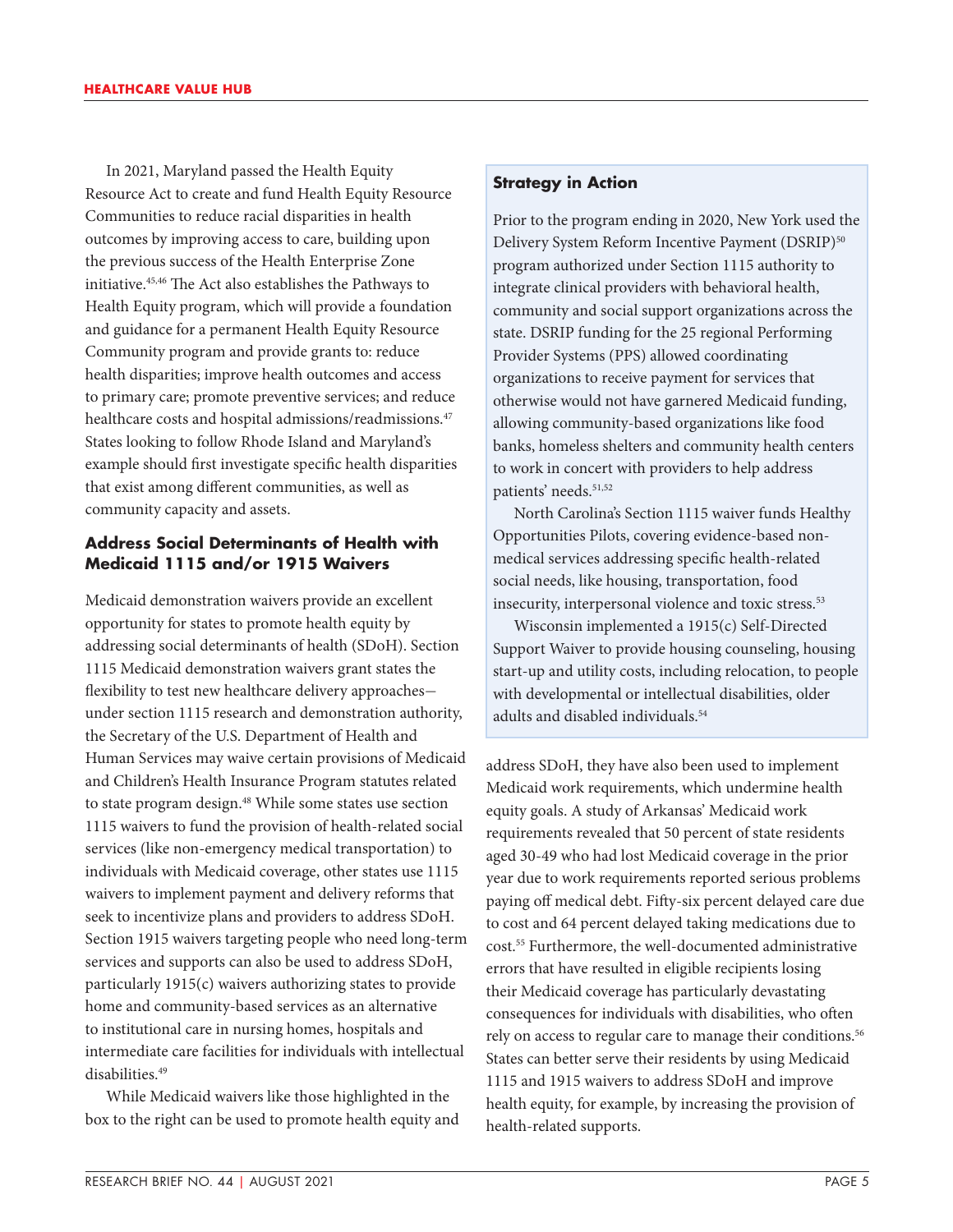#### **Participatory Budgeting**

Participatory budgeting "is a democratic process in which community members decide how to spend part of a public budget."<sup>57</sup> Participatory budgeting can increase equity by directly involving residents who have traditionally been underserved, ignored or harmed by policies and giving them the resources they need to improve their communities. Drawing from their lived experiences, community members are best equipped to bring innovative and relevant solutions to the forefront of budgeting discussions. Because many participatory budgeting initiatives do not restrict resident voting eligibility as stringently as political elections, often-ignored groups, such as people without documentation, formerly incarcerated individuals and youth can contribute their unique perspectives, increasing the diversity of voices who have a say in how funds are spent. This collaborative and community-driven process helps ensure that community members' needs are heard and addressed.58

In Brazil, participatory budgeting has been associated with "a reduction in extreme poverty, better access to public services, greater spending on sanitation and health services and a reduction in child and infant mortality."<sup>59</sup> While participatory budgeting is a relatively new concept in the U.S., numerous communities around the country are embracing the process to better address community needs, including those related to health. The Tacoma-Pierce County Health Department in Washington<sup>60</sup> has initiated participatory budgeting projects in three schools in Eastside Tacoma, one of the county's highest-need communities.<sup>61</sup> The city government is also piloting a participatory budgeting project in Eastside Tacoma, allowing the community to decide how to spend \$100,000 for neighborhood improvement projects. In Louisville, Kentucky, residents of Districts 6 and 8 involved in a participatory budgeting initiative prioritized sidewalk repairs.62 Participatory budgeting in St. Louis, Missouri has funded community projects related to violence prevention, youth engagement, mental health, peer support and trauma-informed care. In addition, the City of Vallejo, California has allocated more than \$8.3 million to participatory budgeting projects since 2012, funding parks and recreation improvements, street and city

cleanup, community gardens and nutrition education, the Omega Boys & Girls Club Gym renovation, school meal improvements, after school sports programs and more.<sup>63</sup>

To emphasize equity, participatory budgeting initiatives should seek to maximize community involvement, particularly for historically marginalized groups that suffer from health inequities, such as BIPOC individuals and immigrant communities. Community members should be involved in all stages of the process, including issue discussion, decision-making, implementation and evaluation.<sup>64,65</sup>

# **Conclusion**

Health disparities continue to harm BIPOC communities across the country and will continue to do so until state and local governments take bold action. While the influx of policies aiming to improve health equity over the past several years is encouraging, future study is needed to identify "gold standard" strategies as well as best practices for each particular approach. Still, common-sense practices—such as considering how proposed policies may disproportionately impact community residents; addressing the breadth of factors that contribute to health; and increasing community involvement in health policy decisions—will likely make meaningful strides towards improving health equity. To see how well your state's policy environment supports health equity and to identify areas for improvement, please view the Healthcare Value Hub's Health Equity Policy Checklists at https://www.healthcarevaluehub.org/advocate-resources/ health-equity-checklists.

## **Notes**

- 1. Carratala, Sofia, *Health Disparities by Race and Ethnicity*, Center for American Progress (May 7, 2020). [https://www.](https://www.americanprogress.org/issues/race/reports/2020/05/07/484742/health-disparities-race-ethnicity/) [americanprogress.org/issues/race/reports/2020/05/07/484742/](https://www.americanprogress.org/issues/race/reports/2020/05/07/484742/health-disparities-race-ethnicity/) [health-disparities-race-ethnicity/](https://www.americanprogress.org/issues/race/reports/2020/05/07/484742/health-disparities-race-ethnicity/)
- 2. Schneider, Eric C., et al., *Mirror Mirror 2017: International Comparison Reflects Flaws and Opportunities for Better U.S. Health Care*, The Commonwealth Fund (July 2017) [https://](https://interactives.commonwealthfund.org/2017/july/mirror-mirror/) [interactives.commonwealthfund.org/2017/july/mirror-mirror/](https://interactives.commonwealthfund.org/2017/july/mirror-mirror/)
- 3. *State Health Facts: Poverty Rate by Race/Ethnicity: 2019*, Kaiser Family Foundation (Accessed June 8, 2021). [https://www.kff.](https://www.kff.org/other/state-indicator/poverty-rate-by-raceethnicity/?currentTimeframe=0&sortModel=%7B%22colId%22:%22Location%22,%22sort%22:%22asc%22%7D) [org/other/state-indicator/poverty-rate-by-raceethnicity/?curre](https://www.kff.org/other/state-indicator/poverty-rate-by-raceethnicity/?currentTimeframe=0&sortModel=%7B%22colId%22:%22Location%22,%22sort%22:%22asc%22%7D) [ntTimeframe=0&sortModel=%7B%22colId%22:%22Location](https://www.kff.org/other/state-indicator/poverty-rate-by-raceethnicity/?currentTimeframe=0&sortModel=%7B%22colId%22:%22Location%22,%22sort%22:%22asc%22%7D) [%22,%22sort%22:%22asc%22%7D](https://www.kff.org/other/state-indicator/poverty-rate-by-raceethnicity/?currentTimeframe=0&sortModel=%7B%22colId%22:%22Location%22,%22sort%22:%22asc%22%7D)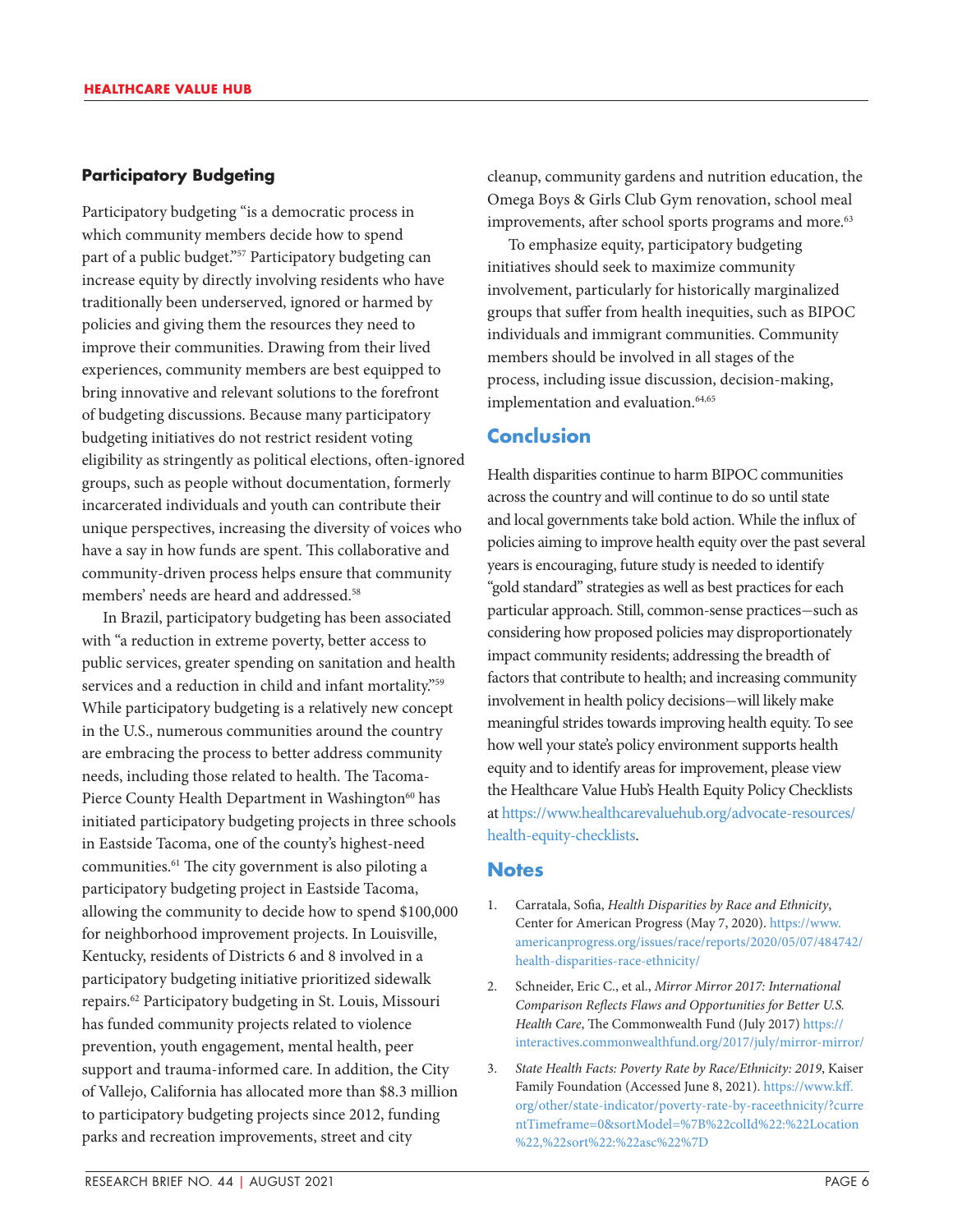- 4. Bailey, Zinzi D., et al., "Structural Racism and Health Inequities in the USA: Evidence and Interventions," *The Lancet* (April 8, 2017). [https://www.thelancet.com/journals/lancet/article/](https://www.thelancet.com/journals/lancet/article/PIIS0140-6736(17)30569-X/fulltext) [PIIS0140-6736\(17\)30569-X/fulltext](https://www.thelancet.com/journals/lancet/article/PIIS0140-6736(17)30569-X/fulltext)
- 5. Artiga, Samantha, and Elizabeth Hinton, B*eyond Health Care: The Role of Social Determinants in Promoting Health and Health Equity*, Kaiser Family Foundation (May 10, 2018). [https://www.](https://www.kff.org/racial-equity-and-health-policy/issue-brief/beyond-health-care-the-role-of-social-determinants-in-promoting-health-and-health-equity/) [kff.org/racial-equity-and-health-policy/issue-brief/beyond](https://www.kff.org/racial-equity-and-health-policy/issue-brief/beyond-health-care-the-role-of-social-determinants-in-promoting-health-and-health-equity/)[health-care-the-role-of-social-determinants-in-promoting](https://www.kff.org/racial-equity-and-health-policy/issue-brief/beyond-health-care-the-role-of-social-determinants-in-promoting-health-and-health-equity/)[health-and-health-equity/](https://www.kff.org/racial-equity-and-health-policy/issue-brief/beyond-health-care-the-role-of-social-determinants-in-promoting-health-and-health-equity/)
- 6. Mitchell, Bruce, and Juan Franco, *HOLC "Redlining" Maps: The Persistent Structure of Segregation and Economic Inequality*, NCRC (March 20, 2018). [https://ncrc.org/wp-content/uploads/](https://ncrc.org/wp-content/uploads/dlm_uploads/2018/02/NCRC-Research-HOLC-10.pdf) [dlm\\_uploads/2018/02/NCRC-Research-HOLC-10.pdf](https://ncrc.org/wp-content/uploads/dlm_uploads/2018/02/NCRC-Research-HOLC-10.pdf)
- 7. Wilson, Valerie, *Racial Disparities in Income and Poverty Remain Largely Unchanged Amid Strong Income Growth in 2019*, Economic Policy Institute Working Economics Blog (Sept. 16, 2020). [https://www.epi.org/blog/racial-disparities-in-income](https://www.epi.org/blog/racial-disparities-in-income-and-poverty-remain-largely-unchanged-amid-strong-income-growth-in-2019/)[and-poverty-remain-largely-unchanged-amid-strong-income](https://www.epi.org/blog/racial-disparities-in-income-and-poverty-remain-largely-unchanged-amid-strong-income-growth-in-2019/)[growth-in-2019/](https://www.epi.org/blog/racial-disparities-in-income-and-poverty-remain-largely-unchanged-amid-strong-income-growth-in-2019/)
- 8. Darling-Hammond, Linda, *Unequal Opportunity: Race and Education*, Brookings Institute (March 1, 1998). [https://](https://www.brookings.edu/articles/unequal-opportunity-race-and-education/) [www.brookings.edu/articles/unequal-opportunity-race-and](https://www.brookings.edu/articles/unequal-opportunity-race-and-education/)[education/](https://www.brookings.edu/articles/unequal-opportunity-race-and-education/)
- 9. Weller, Christian E., *African Americans Face Systematic Obstacles to Getting Good Jobs*, Center for American Progress (Dec. 5, 2019). [https://www.americanprogress.org/issues/](https://www.americanprogress.org/issues/economy/reports/2019/12/05/478150/african-americans-face-systematic-obstacles-getting-good-jobs/) [economy/reports/2019/12/05/478150/african-americans-face](https://www.americanprogress.org/issues/economy/reports/2019/12/05/478150/african-americans-face-systematic-obstacles-getting-good-jobs/)[systematic-obstacles-getting-good-jobs/](https://www.americanprogress.org/issues/economy/reports/2019/12/05/478150/african-americans-face-systematic-obstacles-getting-good-jobs/)
- 10. Schpero, William L., et al., "For Selected Services, Blacks and Hispanics More Likely to Receive Low-Value Care Than Whites," *Health Affairs*, Vol. 36, No. 6 (June 2017). [https://www.](https://www.healthaffairs.org/doi/full/10.1377/hlthaff.2016.1416) [healthaffairs.org/doi/full/10.1377/hlthaff.2016.1416](https://www.healthaffairs.org/doi/full/10.1377/hlthaff.2016.1416)
- 11. Andrews, Michelle, "Quantity Over Quality? Minorities Shown to Get an Excess of Ineffective Care," *Kaiser Health News* (June 9, 2017). [https://khn.org/news/quantity-over-quality](https://khn.org/news/quantity-over-quality-minorities-shown-to-get-an-excess-of-ineffective-care/)[minorities-shown-to-get-an-excess-of-ineffective-care/](https://khn.org/news/quantity-over-quality-minorities-shown-to-get-an-excess-of-ineffective-care/)
- 12. Artiga, Samantha, et al., *Health Coverage by Race and Ethnicity, 2010-2019*, Kaiser Family Foundation (July 16, 2021). [https://](https://www.kff.org/racial-equity-and-health-policy/issue-brief/health-coverage-by-race-and-ethnicity/) [www.kff.org/racial-equity-and-health-policy/issue-brief/health](https://www.kff.org/racial-equity-and-health-policy/issue-brief/health-coverage-by-race-and-ethnicity/)[coverage-by-race-and-ethnicity/](https://www.kff.org/racial-equity-and-health-policy/issue-brief/health-coverage-by-race-and-ethnicity/)
- 13. Ndugga, Nambi, and Samantha Artiga, *Disparities in Health and Health Care: 5 Key Questions and Answers*, Kaiser Family Foundation (May 11, 2021). [https://www.kff.org/racial-equity](https://www.kff.org/racial-equity-and-health-policy/issue-brief/disparities-in-health-and-health-care-5-key-question-and-answers/)[and-health-policy/issue-brief/disparities-in-health-and-health](https://www.kff.org/racial-equity-and-health-policy/issue-brief/disparities-in-health-and-health-care-5-key-question-and-answers/)[care-5-key-question-and-answers/](https://www.kff.org/racial-equity-and-health-policy/issue-brief/disparities-in-health-and-health-care-5-key-question-and-answers/)
- 14. See: *Tennessee Residents Struggle to Afford High Healthcare Costs; COVID Fears Add to Support for a Range of Government Solutions Across Party Lines*, Data Brief No. 94, Healthcare Value Hub (July 2021) [www.healthcarevaluehub.org/tennessee-](https://www.healthcarevaluehub.org/tennessee-state-survey)

[state-survey](https://www.healthcarevaluehub.org/tennessee-state-survey); and *Oregon Residents Struggle to Afford High Healthcare Costs; COVID Fears Add to Support for a Range of Government Solutions Across Party Lines*, Data Brief No. 91, Healthcare Value Hub (June 2021) [www.healthcarevaluehub.](https://www.healthcarevaluehub.org/oregon-state-survey) [org/oregon-state-survey](https://www.healthcarevaluehub.org/oregon-state-survey); and *Pennsylvania Residents Struggle to Afford High Healthcare Costs; COVID Fears Add to Support for a Range of Government Solutions Across Party Lines*, Data Brief No. 89, Healthcare Value Hub (February 2021) [www.](https://www.healthcarevaluehub.org/pennsylvania-state-survey) [healthcarevaluehub.org/pennsylvania-state-survey](https://www.healthcarevaluehub.org/pennsylvania-state-survey)

- 15. Chapman, Elizabeth N., et al., "Physicians and Implicit Bias: How Doctors May Unwittingly Perpetuate Health Care Disparities," J*ournal of General Internal Medicine*, Vol. 28, No. 11 (November 2013). [https://www.ncbi.nlm.nih.gov/pmc/](https://www.ncbi.nlm.nih.gov/pmc/articles/PMC3797360/) [articles/PMC3797360/](https://www.ncbi.nlm.nih.gov/pmc/articles/PMC3797360/)
- 16. *Racial Equity Impact Assessment*, Race Forward, (2009). [https://www.raceforward.org/sites/default/files/](https://www.raceforward.org/sites/default/files/RacialJusticeImpactAssessment_v5.pdf) [RacialJusticeImpactAssessment\\_v5.pdf](https://www.raceforward.org/sites/default/files/RacialJusticeImpactAssessment_v5.pdf)
- 17. Ibid.
- 18. Public Act No. 18-78: An Act Concerning Racial and Ethnic Impact Statements, Connecticut Senate Bill No. 256 (June 1, 2018). [https://www.cga.ct.gov/2018/ACT/pa/2018PA-00078-](https://www.cga.ct.gov/2018/ACT/pa/2018PA-00078-R00SB-00256-PA.htm) [R00SB-00256-PA.htm](https://www.cga.ct.gov/2018/ACT/pa/2018PA-00078-R00SB-00256-PA.htm)
- 19. Agenda Item #5A: Bill 27-19, Montgomery County Council (Nov. 19, 2019). [https://www.](https://www.montgomerycountymd.gov/council/Resources/Files/agenda/col/2019/20191119/20191119_5A.pdf) [montgomerycountymd.gov/council/Resources/Files/agenda/](https://www.montgomerycountymd.gov/council/Resources/Files/agenda/col/2019/20191119/20191119_5A.pdf) [col/2019/20191119/20191119\\_5A.pdf](https://www.montgomerycountymd.gov/council/Resources/Files/agenda/col/2019/20191119/20191119_5A.pdf)
- 20. *Racial Equity and Reconciliation Initiative: Initial Report*, City of Long Beach (Aug. 3, 2020). [https://www.longbeach.gov/](https://www.longbeach.gov/globalassets/health/media-library/documents/healthy-living/office-of-equity/reconciliation/report-racial-equity-and-reconciliation-intiative) [globalassets/health/media-library/documents/healthy-living/](https://www.longbeach.gov/globalassets/health/media-library/documents/healthy-living/office-of-equity/reconciliation/report-racial-equity-and-reconciliation-intiative) [office-of-equity/reconciliation/report-racial-equity-and](https://www.longbeach.gov/globalassets/health/media-library/documents/healthy-living/office-of-equity/reconciliation/report-racial-equity-and-reconciliation-intiative)[reconciliation-intiative](https://www.longbeach.gov/globalassets/health/media-library/documents/healthy-living/office-of-equity/reconciliation/report-racial-equity-and-reconciliation-intiative)
- 21. Senate Bill 55, New Mexico 2021 Regular Session (Accessed June 8, 2021). [https://www.nmlegis.gov/Legislation/](https://www.nmlegis.gov/Legislation/Legislation?chamber=S&legType=B&legNo=55&year=21) [legislation?chamber=S&legType=B&legNo=55&year=21](https://www.nmlegis.gov/Legislation/Legislation?chamber=S&legType=B&legNo=55&year=21)
- 22. As of publication, this bill was reported by the Senate Indian, Rural and Cultural Affairs Committee with a "do pass" recommendation and referred to the Senate Finance Committee. See above citation.
- 23. Heller, Jonathan, et al., *Promoting Equity through the Practice of Health Impact Assessment*, PolicyLink (2013). [https://hiasociety.](https://hiasociety.org/resources/Documents/HIA-Promoting-Equity.pdf) [org/resources/Documents/HIA-Promoting-Equity.pdf](https://hiasociety.org/resources/Documents/HIA-Promoting-Equity.pdf)
- 24. Denver Department of Public Health & Environment, *Health Impact Assessment* (Accessed June 8, 2021). https://www. denvergov.org/content/denvergov/en/environmental-health/ our-divisions/community-and-behavioral-health/healthimpact-assessment.html#:~:text=A%20health%20impact%20 assessment%20(HIA,is%20adopted%2C%20built%20or%20 implemented.&text=HIAs%20are%20being%20used%20 to,through%20community%20design%20and%20development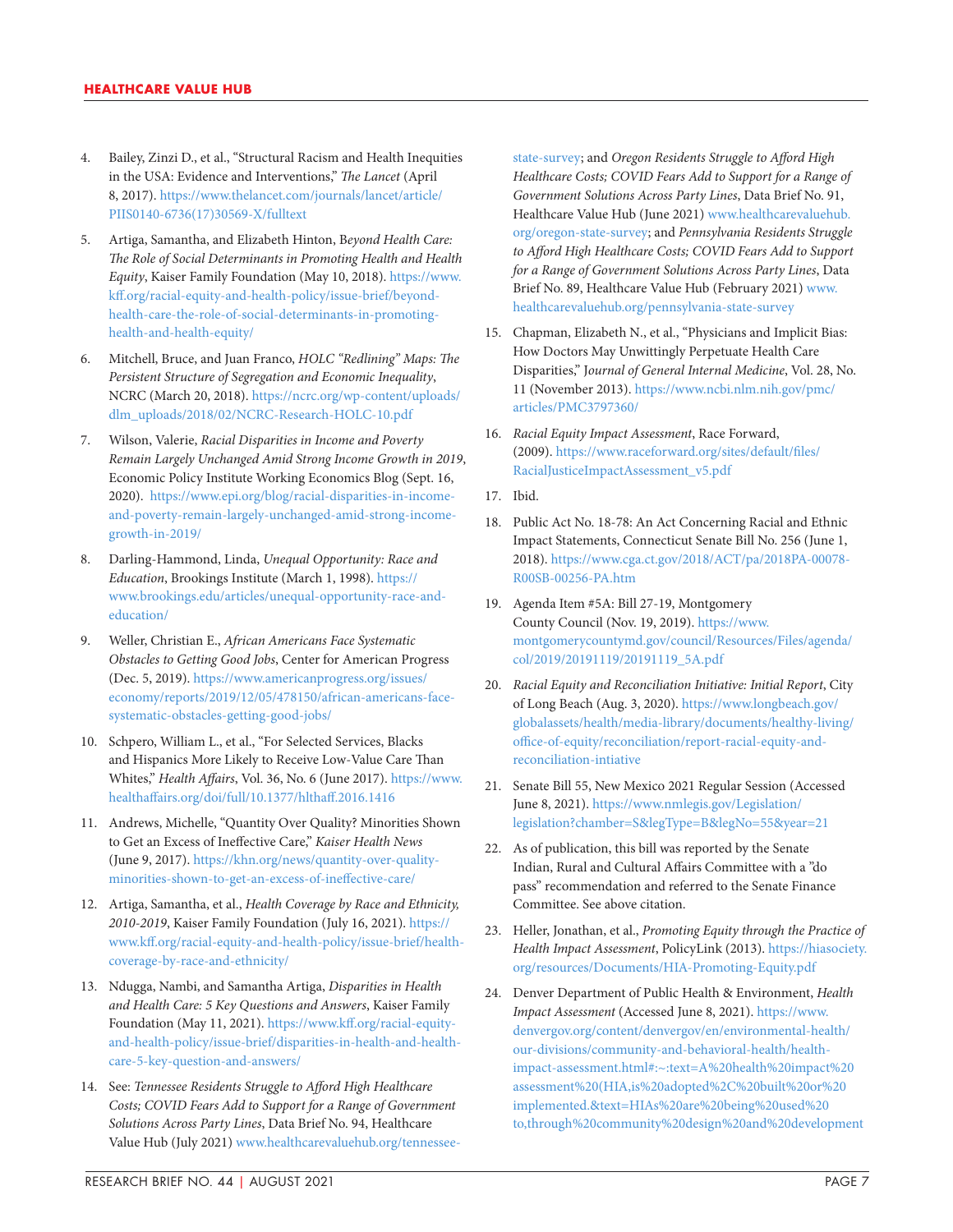- 25. Armijo, Gretchen, and Maggie Kauffman, "Health in All Policies in Denver, CO: Moving from Plans to Equitable Development Outcomes," *Chronicles of Health Impact Assessment*, Vol. 4, No 1 (October 2019). [http://journals.iupui.](http://journals.iupui.edu/index.php/chia/article/view/23703/22861) [edu/index.php/chia/article/view/23703/22861](http://journals.iupui.edu/index.php/chia/article/view/23703/22861)
- 26. Harris County Public Health, *HIA Case Studies* (Accessed June 8, 2021). [https://publichealth.harriscountytx.gov/Resources/](https://publichealth.harriscountytx.gov/Resources/Built-Environment-Toolkit/Health-Impact-Assessment/HIA-Case-Studies) [Built-Environment-Toolkit/Health-Impact-Assessment/HIA-](https://publichealth.harriscountytx.gov/Resources/Built-Environment-Toolkit/Health-Impact-Assessment/HIA-Case-Studies)[Case-Studies](https://publichealth.harriscountytx.gov/Resources/Built-Environment-Toolkit/Health-Impact-Assessment/HIA-Case-Studies)
- 27. David R. Williams, W*hy Discrimination is a Health Issue*, Robert Wood Johnson Foundation (May 26, 2021). [https://](https://www.rwjf.org/en/blog/2017/10/discrimination-is-a-health-issue.html) [www.rwjf.org/en/blog/2017/10/discrimination-is-a-health](https://www.rwjf.org/en/blog/2017/10/discrimination-is-a-health-issue.html)[issue.html](https://www.rwjf.org/en/blog/2017/10/discrimination-is-a-health-issue.html)
- 28. Cook County Government, *Health & Hospitals Committee Meeting July 24, 2019* (Accessed June 8, 2021). [https://cook-county.legistar.com/MeetingDetail.](https://cook-county.legistar.com/MeetingDetail.aspx?ID=711467&GUID=1BEC6AE5-4212-430F-B5A3-AD36CB6FAA41&Options=&Search=) [aspx?ID=711467&GUID=1BEC6AE5-4212-430F-B5A3-](https://cook-county.legistar.com/MeetingDetail.aspx?ID=711467&GUID=1BEC6AE5-4212-430F-B5A3-AD36CB6FAA41&Options=&Search=) [AD36CB6FAA41&Options=&Search=](https://cook-county.legistar.com/MeetingDetail.aspx?ID=711467&GUID=1BEC6AE5-4212-430F-B5A3-AD36CB6FAA41&Options=&Search=)
- 29. Tyler Estep, "DeKalb County Declares Racism a Public Health Crisis," *Atlanta Journal-Constitution* (July 22, 2020). [https://www.ajc.com/news/atlanta-news/](https://www.ajc.com/news/atlanta-news/dekalb-county-declares-racism-a-public-health-crisis/QPDAOVI36VCW3D4XD4MXVN3WOM/) [dekalb-county-declares-racism-a-public-health-crisis/](https://www.ajc.com/news/atlanta-news/dekalb-county-declares-racism-a-public-health-crisis/QPDAOVI36VCW3D4XD4MXVN3WOM/) [QPDAOVI36VCW3D4XD4MXVN3WOM/](https://www.ajc.com/news/atlanta-news/dekalb-county-declares-racism-a-public-health-crisis/QPDAOVI36VCW3D4XD4MXVN3WOM/)
- 30. *State Legislation to Declare Racism a Public Health Crisis and Address Institutional Racism*, Association of State and Territorial Health Officials (Aug. 12, 2020). [https://www.](https://www.astho.org/StatePublicHealth/State-Legislation-to-Declare-Racism-a-Public-Health-Crisis-and-Address-Institutional-Racism/08-12-20/) [astho.org/StatePublicHealth/State-Legislation-to-Declare-](https://www.astho.org/StatePublicHealth/State-Legislation-to-Declare-Racism-a-Public-Health-Crisis-and-Address-Institutional-Racism/08-12-20/)[Racism-a-Public-Health-Crisis-and-Address-Institutional-](https://www.astho.org/StatePublicHealth/State-Legislation-to-Declare-Racism-a-Public-Health-Crisis-and-Address-Institutional-Racism/08-12-20/)[Racism/08-12-20/](https://www.astho.org/StatePublicHealth/State-Legislation-to-Declare-Racism-a-Public-Health-Crisis-and-Address-Institutional-Racism/08-12-20/)
- 31. *Governor Whitmer Signs Executive Directive Recognizing and Addressing Racism as a Public Health Crisis, Creates the Black Leadership Advisory Council*, Office of Governor Gretchen Whitmer (Aug. 5, 2020). [https://www.michigan.gov/](https://www.michigan.gov/whitmer/0,9309,7-387-90499-535762--,00.html) [whitmer/0,9309,7-387-90499-535762--,00.html](https://www.michigan.gov/whitmer/0,9309,7-387-90499-535762--,00.html)
- 32. Nguyen, Khanh, "Nevada Declares Racism a Public Health Crisis, Other States Explore Similar Action," *State Legislatures Magazine* (Sept. 28, 2020). [https://www.ncsl.org/bookstore/](https://www.ncsl.org/bookstore/state-legislatures-magazine/nevada-declares-racism-a-public-health-crisis-other-states-explore-similar-action-magazine2020.aspx) [state-legislatures-magazine/nevada-declares-racism-a](https://www.ncsl.org/bookstore/state-legislatures-magazine/nevada-declares-racism-a-public-health-crisis-other-states-explore-similar-action-magazine2020.aspx)[public-health-crisis-other-states-explore-similar-action](https://www.ncsl.org/bookstore/state-legislatures-magazine/nevada-declares-racism-a-public-health-crisis-other-states-explore-similar-action-magazine2020.aspx)[magazine2020.aspx](https://www.ncsl.org/bookstore/state-legislatures-magazine/nevada-declares-racism-a-public-health-crisis-other-states-explore-similar-action-magazine2020.aspx)
- 33. *Health in All Policies: A Guide for State and Local Governments*, American Public Health Association (Accessed Aug. 20, 2021). [https://www.apha.org/-/media/Files/PDF/factsheets/Health\\_](https://www.apha.org/-/media/Files/PDF/factsheets/Health_inAll_Policies_Guide_169pages.ashx) [inAll\\_Policies\\_Guide\\_169pages.ashx](https://www.apha.org/-/media/Files/PDF/factsheets/Health_inAll_Policies_Guide_169pages.ashx)
- 34. *Health in All Policies: A Framework for State Health Leadership*, Association of State and Territorial Health Officials (Accessed June 8, 2021).<https://www.astho.org/HiAP/Framework/>
- 35. Boston Public Health Commission, *Health in All Policies* (Accessed June 8, 2021). [http://www.bphc.org/whatwedo/](http://www.bphc.org/whatwedo/healthy-eating-active-living/health-in-all-policies/Pages/default.aspx) [healthy-eating-active-living/health-in-all-policies/Pages/](http://www.bphc.org/whatwedo/healthy-eating-active-living/health-in-all-policies/Pages/default.aspx) [default.aspx](http://www.bphc.org/whatwedo/healthy-eating-active-living/health-in-all-policies/Pages/default.aspx)
- 36. Baltimore City Health Department, *Cross Agency Health Taskforce (CAHT)* (Accessed June 8, 2021). [https://health.](https://health.baltimorecity.gov/node/1451) [baltimorecity.gov/node/1451](https://health.baltimorecity.gov/node/1451)
- 37. *Health in All Policies: A Framework for State Health Leadership*, Association of State and Territorial Health Officials (Accessed June 8, 2021).<https://www.astho.org/HiAP/Framework/>
- 38. Ingaham County Board of Health, *Resolution in Support of Adopting a Health-in-All-Policies Approach to Decision-Making in Ingham County Government* (Accessed June 8, 2021). [https://hd.ingham.org/Portals/HD/Home/Documents/boh/](https://hd.ingham.org/Portals/HD/Home/Documents/boh/Resolutions/HIAP%20Reso.pdf) [Resolutions/HIAP%20Reso.pdf](https://hd.ingham.org/Portals/HD/Home/Documents/boh/Resolutions/HIAP%20Reso.pdf)
- 39. *Incorporating Health into Policymaking Across Sectors: The California Health in All Policies Initiative*, Center for Health Care Strategies (May 2018). [https://www.chcs.org/resource/](https://www.chcs.org/resource/incorporating-health-into-policymaking-across-sectors-the-california-health-in-all-policies-initiative/) [incorporating-health-into-policymaking-across-sectors-the](https://www.chcs.org/resource/incorporating-health-into-policymaking-across-sectors-the-california-health-in-all-policies-initiative/)[california-health-in-all-policies-initiative/](https://www.chcs.org/resource/incorporating-health-into-policymaking-across-sectors-the-california-health-in-all-policies-initiative/)
- 40. Ibid.
- 41. *Health Equity Zones*, Rhode Island Department of Health (August 2018). [https://health.ri.gov/publications/brochures/](https://health.ri.gov/publications/brochures/HealthEquityZones.pdf) [HealthEquityZones.pdf](https://health.ri.gov/publications/brochures/HealthEquityZones.pdf)
- 42. *Health Equity Zones: A Toolkit for Building Healthy and Resilient Communities*, Rhode Island Department of Health (Accessed Aug. 18, 2021). [https://health.ri.gov/publications/](https://health.ri.gov/publications/toolkits/health-equity-zones.pdf) [toolkits/health-equity-zones.pdf](https://health.ri.gov/publications/toolkits/health-equity-zones.pdf)
- 43. *Bristol Health Equity Zone (HEZ)*, Rhode Island Department of Health (Accessed Aug. 18, 2021). [https://health.ri.gov/](https://health.ri.gov/programs/detail.php?pgm_id=1109) [programs/detail.php?pgm\\_id=1109](https://health.ri.gov/programs/detail.php?pgm_id=1109)
- 44. Bullard, Alyssa Jasmine, et al., *Achieving Health Equity: Health Impact of Maryland's Health Enterprise Zones: White Paper*, Johns Hopkins Center for Health Disparities Solutions (Sept. 10, 2020). [https://healthcareforall.com/wp-content/](https://healthcareforall.com/wp-content/uploads/2020/09/HEZ-White-Paper_2020.09.10_Final-1.pdf) [uploads/2020/09/HEZ-White-Paper\\_2020.09.10\\_Final-1.pdf](https://healthcareforall.com/wp-content/uploads/2020/09/HEZ-White-Paper_2020.09.10_Final-1.pdf)
- 45. SB 172, The Maryland Health Equity Resource Act, 2021 Regular Session (2021). [https://mgaleg.maryland.gov/](https://mgaleg.maryland.gov/mgawebsite/Legislation/Details/SB0172?ys=2021RS) [mgawebsite/Legislation/Details/SB0172?ys=2021RS](https://mgaleg.maryland.gov/mgawebsite/Legislation/Details/SB0172?ys=2021RS)
- 46. Maryland Citizen's Health Initiative, *Health Equity Resource Communities* (Accessed April 27, 2021). [https://](https://healthcareforall.com/get-involved/equitycommunities/) [healthcareforall.com/get-involved/equitycommunities/](https://healthcareforall.com/get-involved/equitycommunities/)
- 47. SB 172, The Maryland Health Equity Resource Act, 2021 Regular Session (2021). [https://mgaleg.maryland.gov/](https://mgaleg.maryland.gov/mgawebsite/Legislation/Details/SB0172?ys=2021RS) [mgawebsite/Legislation/Details/SB0172?ys=2021RS](https://mgaleg.maryland.gov/mgawebsite/Legislation/Details/SB0172?ys=2021RS)
- 48. *Waivers*, Medicaid and CHIP Payment and Access Commission (MACPAC) (Accessed June 9, 2021). [https://www.macpac.gov/](https://www.macpac.gov/medicaid-101/waivers/) [medicaid-101/waivers/](https://www.macpac.gov/medicaid-101/waivers/)
- 49. Ibid.
- 50. The DSRIP program ended on March 31, 2020.
- 51. Daniel-Robinson, Lekisha, and Jennifer E. Moore, *Innovation and Opportunities to Address Social Determinants of Health in Medicaid Managed Care*, Institute for Medicaid Innovation